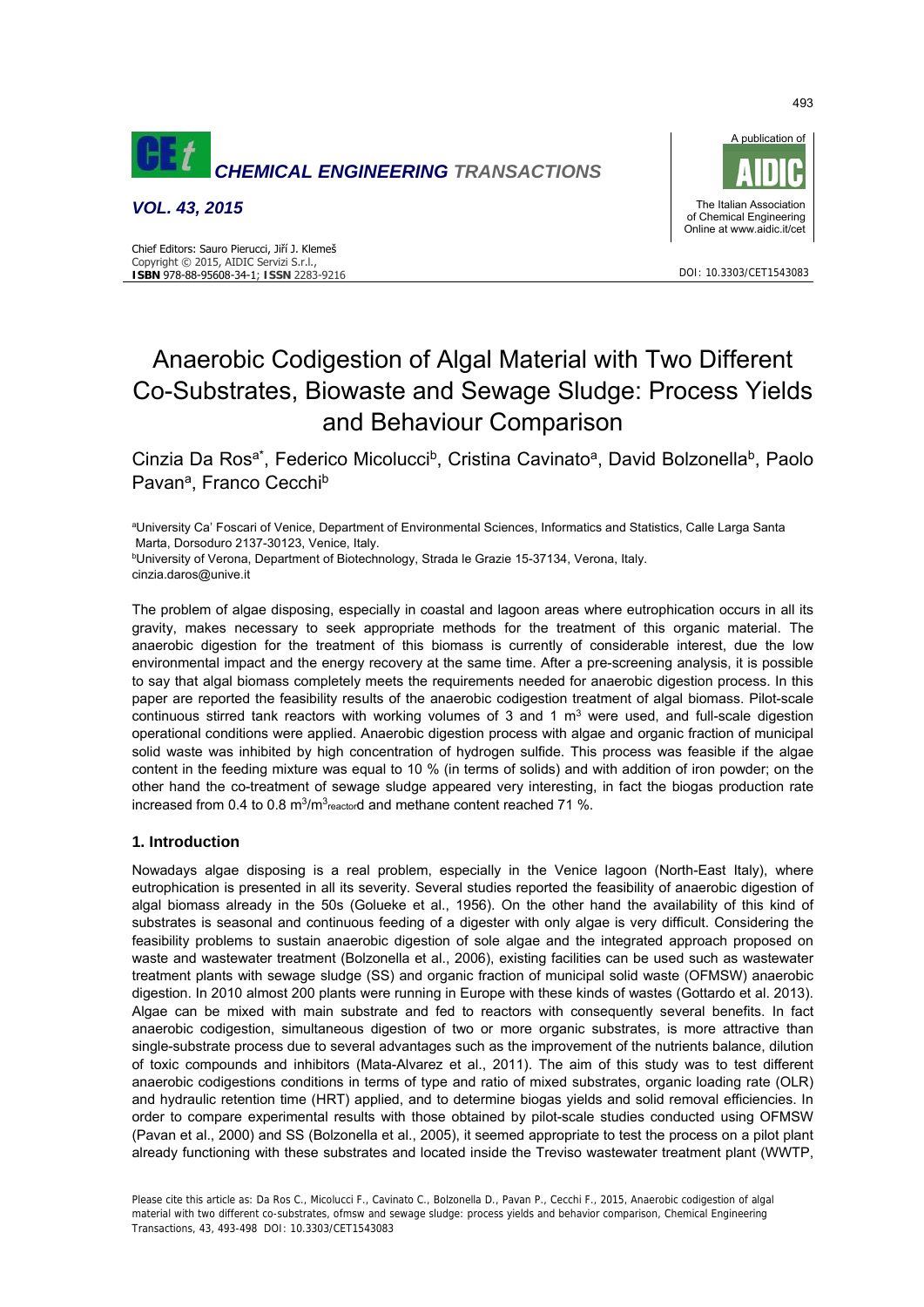north of Italy). The experimental test with OFMSW was carried out at thermophilic temperature (55°C); this temperature, as suggested by Cecchi et al. (1991), optimizes the anaerobic digestion OFMSW and its biogas yields.

# **2. Materials and methods**

## **2.1 Substrates characteristics**

A mixture of two types of algae (total volatile solids were 72 % of total solids) was collected in Venice lagoon: green algae with very large leaf (*Ulva rigida*) and, in lesser extent, filamentous red algae (*Gracilaria confervoides*). The biomass collected reflected the real availability of these algae in the environment and moreover the biomass was affected by presence of sediment and salts, because they were not washed and drained. The algae were reduced to fine particles by a cutting mill before mixing with other substrate.

The OFMSW derived from street collection in Treviso city and was pretreated in a dedicated mechanical selection for metals and plastics removal and shredding of the organic material, as reported by Bolzonella et al. (2006).

Sewage sludge (SS) was collected directly in the full scale WWTP of Treviso Municipality. It was originated from a 70,000 people equivalent WWTP adopting a biological nutrients removal process (Johannesburg scheme). The daily dry flow is some 19,000 m<sup>3</sup> /d of municipal wastewater while the solid retention time and food to microorganism ratio applied in the activated sludge process were 15 d and 0.15 kg COD/kg MLVSS d respectively, where MLVSS was mixed liquor volatile suspended solids.

Substrates were characterized in triplicate and their average chemical characteristics are reported in Table 1. Comparing the sulphur concentration in the different substrates, the algae had significant content of sulphur probably due to presence of sediment and salt impurities, collected along with the algae. Instead the sludge had interesting concentration of nitrogen and phosphorus because of nutrients uptake during wastewater treatment.

|  |  |                                                                                                        |  |  |  | Table 1: Characteristics of the substrates (*Mix about 9:1 of Ulva rigida and Gracilaria confervoides): total |  |
|--|--|--------------------------------------------------------------------------------------------------------|--|--|--|---------------------------------------------------------------------------------------------------------------|--|
|  |  | solids (TS), total volatile solids (TVS), total Kjeldhal nitrogen (TKN), total phosphorus and sulphur. |  |  |  |                                                                                                               |  |

| Substrates      | TS (%) | TVS (%TS) | TKN (%TS) | $P$ (%TS) | $S$ (%TS) |
|-----------------|--------|-----------|-----------|-----------|-----------|
| Algae*          | 25.4   | 32.0      | 1.3       | 0.4       | 3.5       |
| <b>Biowaste</b> | 29.1   | 52.4      | 0.7       | 0.3       | 0.5       |
| Sewage Sludge   | 7.4    | 49.0      | 2.4       | 1.3       | 1.2       |

#### **2.2 Pilot plants and operational conditions**

The anaerobic codigestion trials, with OFMSW and SS, were carried out in parallel. The operational conditions tested were chosen considering those applied in the full scale reactors treating these substrates.

The experiment regarding the anaerobic codigestion of the organic fraction of municipal solid waste and algae ground was conducted in a continuous stirred reactor (CSTR) with working-volume of 3  $m^3$ . Pressure inside the digester was controlled at about 100-300 mm water column (w.c). The feeding was semi-continuous (twice per day) and the hydraulic retention time (HRT) adopted was 8 d. The organic loading rate (OLR) was maintained at 14 kgVS/m<sup>3</sup> d and various algae/OFMSW ratios were evaluated (50 %, 40 %, 10% and 0 % of total solids due to algae). The algal biomass and the biowaste were mixed with liquid recirculation and tapwater to reach correct volumetric flow. Thermophilic temperature (55  $\pm$  1 °C) was chosen for experimentation with OFMSW.

For the codigestion study of SS and algae a conventional CSTR, with a working volume of 1  $m<sup>3</sup>$  was used. The reactor was inoculated with approximately  $0.5 \text{ m}^3$  of digestate from WWTP of Treviso. The digester was filled up using tap-water, the temperature was adjusted to 37 °C. The pressure inside the reactor was maintained around 300 mm w.c. The OLR increased from 1.7 kg VS/m<sup>3</sup> d (with sole sewage sludge) to 2.8 kgVS/m<sup>3</sup> d by addition of algae. Tested OLRs were lower than those used treating OFMSW because of low solid content of SS and of longer HRT (14 d). The feeding mixture tested was composed by 20 % (on TS basis) of algae and 80 % of SS.

## **2.3 Analytical methods**

The process stability parameters called pH, volatile fatty acids (VFAs) content and speciation, as well as total and partial alkalinity and ammonium concentration, were checked daily in both reactors. All the analyses, except for volatile fatty acids (VFAs), were carried out in accordance with the Standard Methods (APHA–

 $494$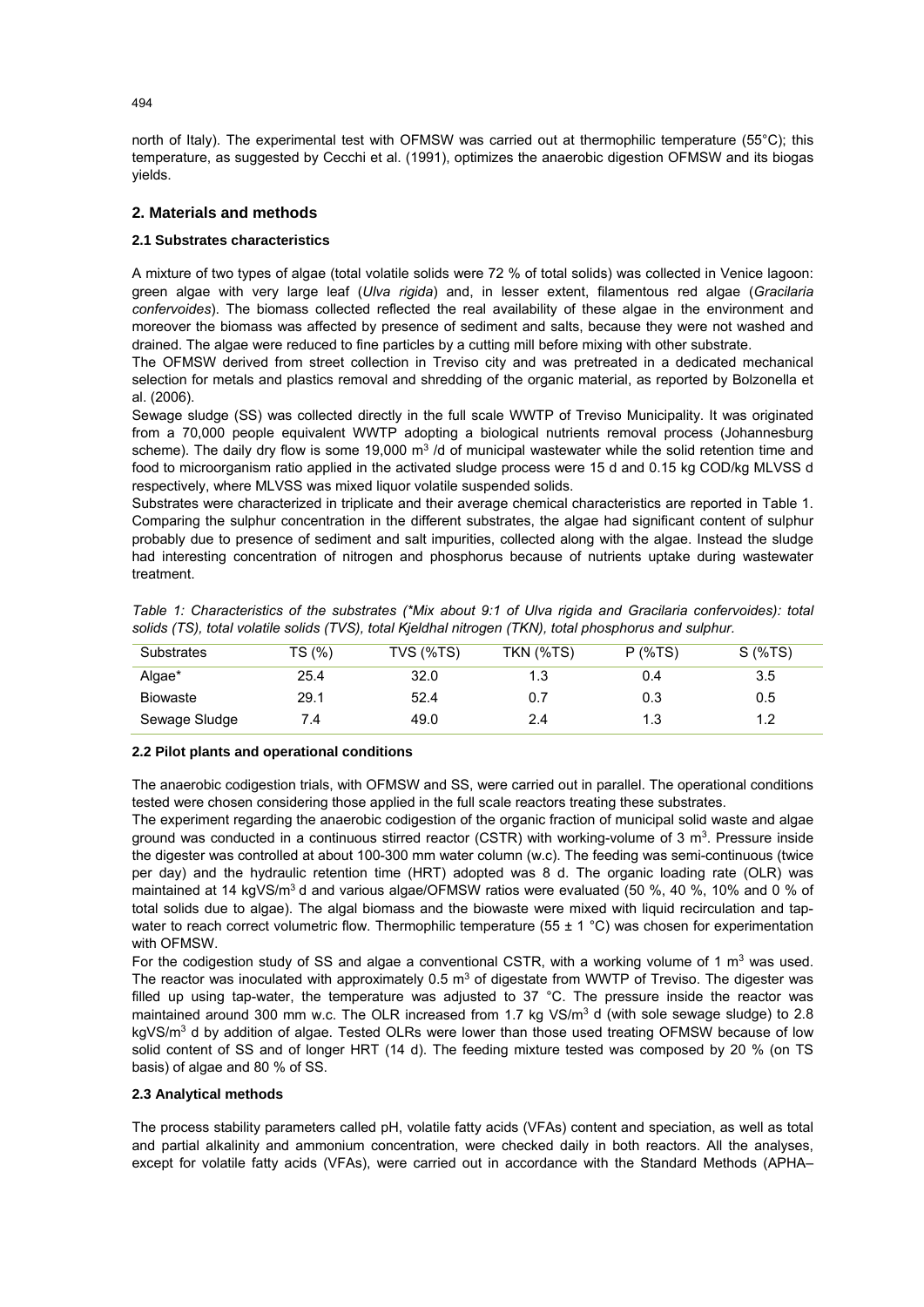AWWA–WEF, 2011). Volatile fatty acids content was determined using a gas chromatograph (Carlo Erba instruments) equipped with a Fused Silica Capillary Column (Supelco NUKOLTM, 15 x 0.53 x 0.5 µm film thickness) and with a flame ionization detector (200 °C), using hydrogen as gas carrier. The temperature during the analysis started from 80 °C and reaches 200 °C trough two other steps at 140 and 160 °C, with a rate of 10 °C/min. The analysed samples were centrifuged and filtrated on a 0.45 µm membrane before injection. Gas productions were monitored continuously by a gas flow meter (Ritter Company, drum-type wettest volumetric gas meters), while the biogas compositions, in terms of CH<sub>4</sub>, CO<sub>2</sub> and H<sub>2</sub>, were determined by a gas-chromatograph (GC Agilent Technology 6890 N) equipped with HP-PLOT MOLESIEVE, 30 x 0.53 mm ID x 25 um column, using a thermal conductivity detector and argon as gas carrier. The reactors effluents were monitored 2/3 times per week in terms of total and volatile solids content (TS and TVS), chemical oxygen demand (COD), total Kjeldhal nitrogen (TKN) and total phosphorus.

Monitored parameters allowed to evaluate processes stability, verify mass balances and determined processes efficiencies.

#### **3. Results and discussion**

#### **3.1 Codigestion with OFMSW and Algae**

Initially the reactor was fed with sole OFMSW for 65 d in order to reach stationary conditions, with performances similar to literature values (Cecchi et al., 1991). The feed had a solid content of 20%. Although the high organic loading rate (14.1 kg  $VS/m^3$  d), the process was steady and was characterized by biogas production of 0.25 m3/kg TVS with 70 % of methane, corresponding with 29% of removed volatile solids.

After the 65<sup>th</sup> day, a part of OFMSW in the feeding was substituted by algae. The mixture consisted of algae and OFMSW in proportion of 50 % (on TS basis) and the final solid concentration of the mixture was about 200 g TS/ kg. The choice of this high percentage of algae was adopted in order to accentuate changes in yield and in digester stability parameters, related to the change of the substrate. In this way it was not only possible to check the presence of any inhibitions for microorganisms, but also to study the possibility of a quick recovery of the digester in case of process inactivation. This condition was carried out until day 90 with many critical issues. In fact after a promising start (days 65-66) the digester began to show signs of instability in the control parameters. The pH dropped down to acid value (5.2) and the percentage of CH4 decreased under value of 35 % in the biogas. The remained part of biogas was composed mainly by  $CO<sub>2</sub>$  while hydrogen was not detected. These values have dropped much lower than those in optimal ranges of normal operation with sole bio-waste (Table 2). In the same periods, the alkalinity of the digestate measured at pH 6 (partial alkalinity) reduced, while at pH 4 (total alkalinity) increased. This indicated an increase of the VFAs concentration in the digester, linked to methanogenic activity reduction (Graef et al., 1974). These parameters showed a likely effect of inhibition of methanogenic archaea (Chen et al., 2008). However, overloading could be excluded because, during the previous experiments, the digester has been working at same organic load, without recording similar problems. The sudden stoppage of methanogenic activity seemed to be attributed to a large amount of sulphuric impurities in the algae substrate. In fact, a large amount of hydrogen sulphide was monitored in the gas (1.8 - 2 % H<sub>2</sub>S) corresponding to concentration of 200 ppm in the digestate. Both the values were much higher than that normally observed in the gas produced through sole OFMSW anaerobic digestion and normally present in the digestate (about 12 ppm) (Dewil et al., 2008),

In order to verify a possible recovery of the digester and acclimation of microorganisms, the feed supply conditions described above were maintained for a complete hydraulic retention time. Determined the irreversibility of the process, which would lead in these operating conditions to acidogenesis state, some steps were taken to process recovery. For 5 d the digester was fed with sole OFMSW, with a concentration of about 10 % in TS. OFMSW was diluted exclusively with tap water, in order to speed up the lowering of the percentage of sulphur in the digestate. Solid concentration of the feed was then increased to about 20 % (on TS basis). The digester responded properly to this treatment, production yields increased step by step and stability parameters were recovered. In few days the production of biogas returned almost equal to previous trial yields (average values about 64 %-66 % CH<sub>4</sub> and 36 %-34 % CO<sub>2</sub>).

In order to dilute the pollutant in the algae substrate, on day 96 a new start-up of the digester with a mixture algae/OFMSW was done using a concentration of algae equal to 10 % of the total solids present in the mixture. At the time of these new conditions applied, the digester lowered its yields both in terms of biogas production and removal percentages, reaching values comparable with those of the previous failure.

For verify if the failure of the process was due to the sulphur compounds present in the algae, by day 109, fine iron powder was mixed in the feed, in an amount equal to about 3 % of the total solids introduced with the algae. The iron reacted with H2S, as reported in Eq(1), and consequently reduced the concentration of H2S in the reactor.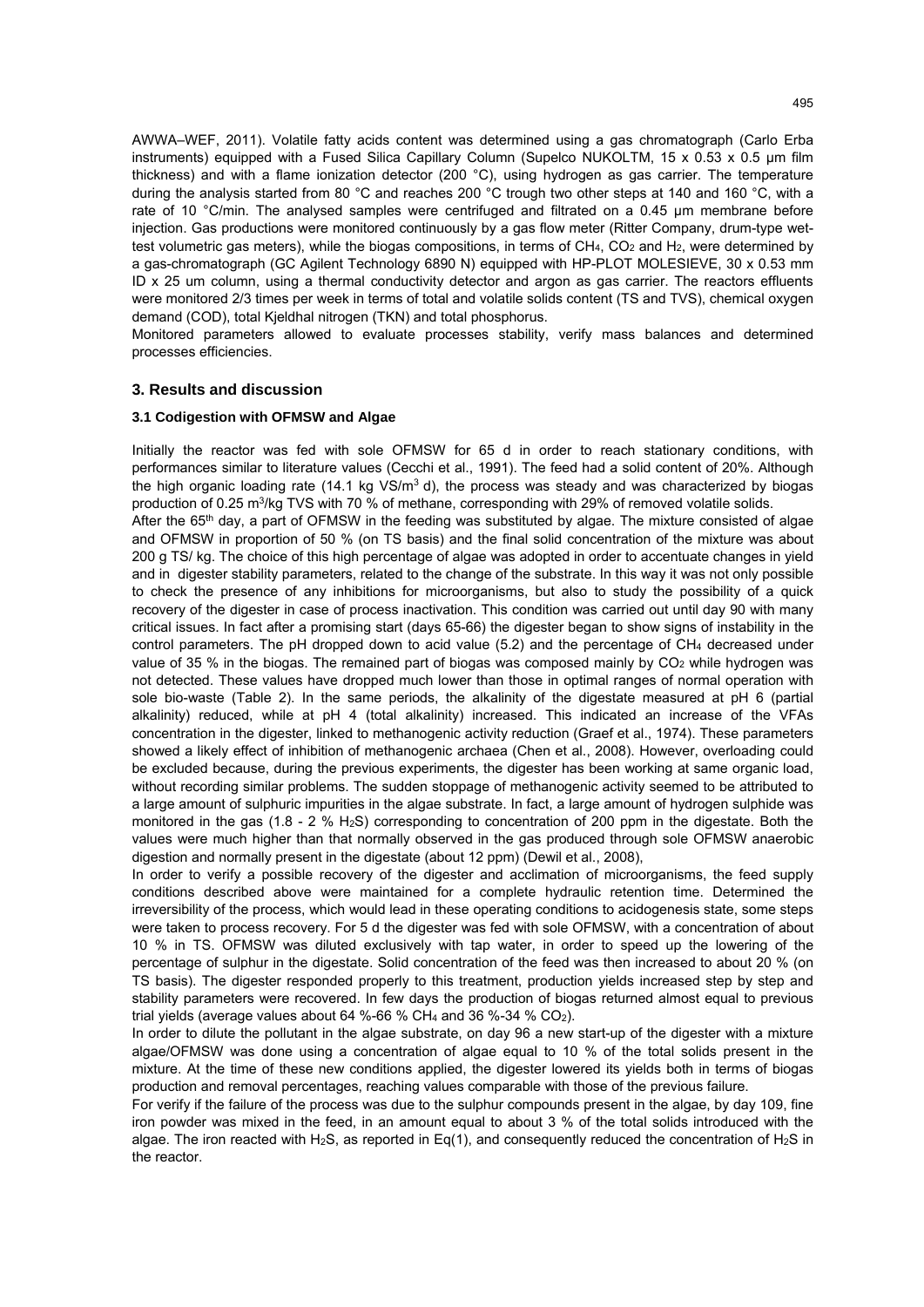#### $Fe + H_2S \rightarrow FeS + H_2$  (1)

The response of the digester to this treatment was immediate: the gas production rose up to 0.31 m<sup>3</sup>/kg TVSfed (Table 2), value comparable with that obtained with the digestion of sole OFMSW (De Beare, 2000). No problems were reported in these working conditions with regard to the stability parameters of the digester, whose values tended rather to increase (Table 2). Also the percentages of solid removal increased until normal values (near 50 % of solids).

On the basis of these observations, it was investigated if the addition of iron powder in such quantity allowed to apply higher organic loads of algal biomass in the feeding (Xiang et al., 2000). From day 126, the percentage of algae increased to approximately 40 % of the total solids fed. Looking at the graph of gas production (Figure 1) it is clear that digester yields dropped again, although a slower rate than the first failure (the latter on days 66-76). Finally on days 135 - 140 biogas production stabilized at a value of about 0.15  $m<sup>3</sup>/kq$  TVS fed. Therefore the process in these conditions seemed feasible, pH was around 7.5 and average ammonium concentration was 1244 mgN-NH<sub>4</sub><sup>+</sup>/l, but biogas productions were lower than those obtainable with sole OFMSW.

Some interesting observations can be obtained from analysis on the specific gas production compared to ammonia nitrogen concentration in the digestate. During the periods of failure of the digester such parameter increases almost three times, rising from an average value in normal conditions of about 600 mg N-NH<sub>4</sub>+/l to over 1,600 mg N-NH<sub>4</sub>+/l. The greater content of nitrogen in the algae probably increased the concentration of ammonium that could have contributed, with hydrogen sulphide, to inhibit the bacteria in the digester.

Considering that removal rate was proportional to biogas production, an improvement of performance of the digester can be seen in the last days of the trial. Even with caution, it can be said that this effect is probably in relation to an acclimatization of the bacteria to the substrate rather than the increased percentage of iron in the mixture. The determination of the precise causes of this increase and the optimal operating conditions for the digestion of mixtures of algal biomass/OFMSW can however only be achieved by programming the microbiological analysis of the substrates, or a long term project where to apply different operational conditions for sufficiently long periods so as to ensure a complete acclimatization of the bacterial flora to feeding substrate.



*Figure 1: Specific gas production and methane percentage during the AD biowaste/algae trial*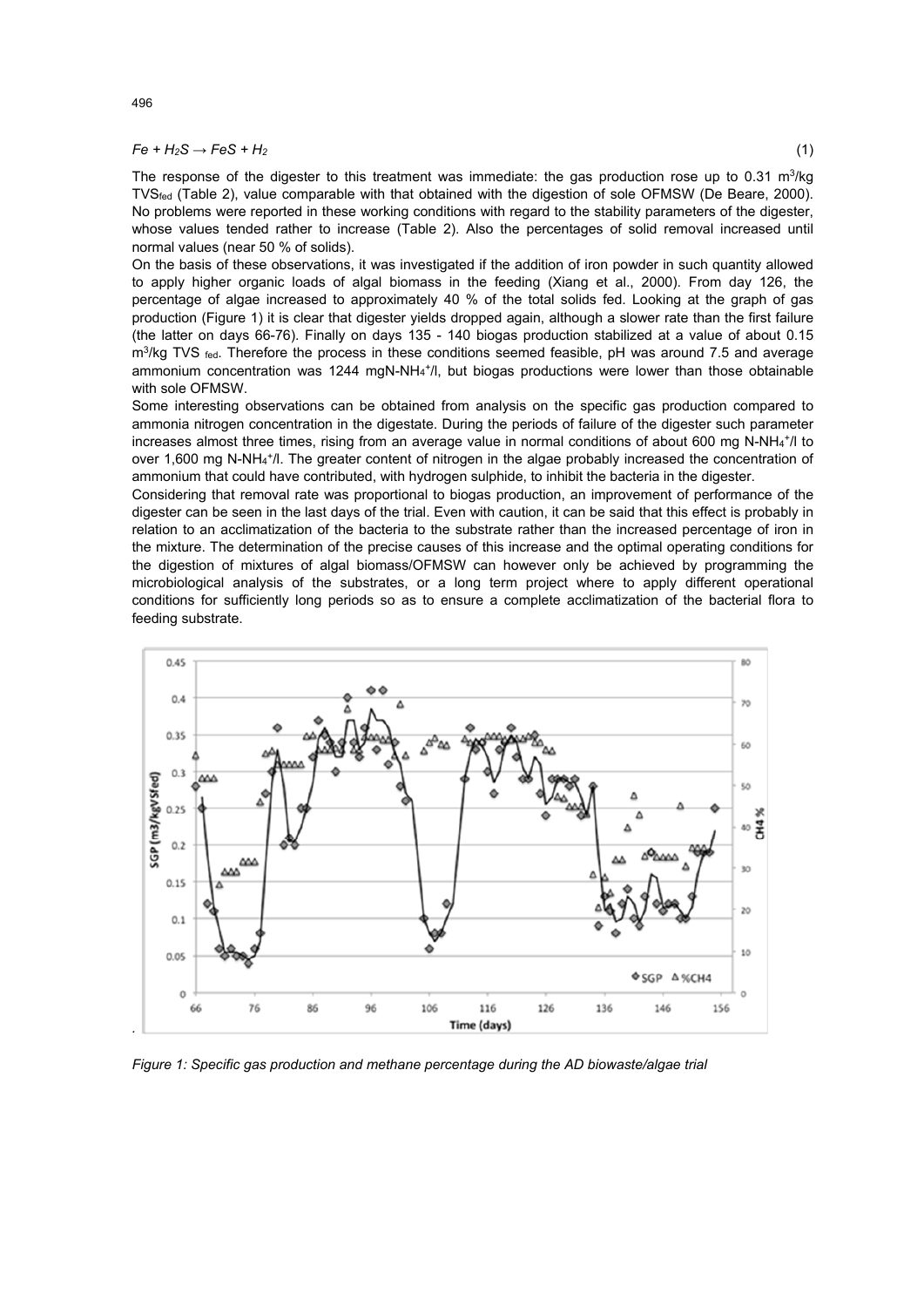| <b>Yields &amp; Parameters</b>                | Biowaste (AD)    | Biowaste – Algae (Co-AD)* |
|-----------------------------------------------|------------------|---------------------------|
| HRT, d                                        | $7.9 \pm 1.0$    | $7.5 \pm 0.4$             |
| OLR, kgTVS/m <sup>3</sup> d                   | $14.1 \pm 1.8$   | $14.7 \pm 1.9$            |
| GPR, m <sup>3</sup> /m <sup>3</sup> reactor d | $3.5 \pm 0.2$    | $4.6 \pm 0.3$             |
| SGP, m <sup>3</sup> /kg TVS fed               | $0.25 \pm 0.04$  | $0.31 \pm 0.04$           |
| CH <sub>4</sub> , %                           | $69.1 \pm 3.7$   | $61.0 \pm 0.9$            |
| TS digestate, g/kg                            | $167.7 \pm 15.6$ | $137.6 \pm 13.6$          |
| pH digestate                                  | $6.8 \pm 0.2$    | $7.6 \pm 0.1$             |
| Part.Alkalinity, gCaCO <sub>3</sub> /L        | $1.3 \pm 0.5$    | $5.0 \pm 0.5$             |
| Tot.Alkalinity, gCaCO <sub>3</sub> /L         | $9.5 \pm 2.1$    | $9.0 \pm 0.7$             |
| $N-NH4$ <sup>+</sup> digestate, mg/L          | $323 \pm 211$    | $670 \pm 70.3$            |

*Table 2: Yields and Parameters of biowaste and algae AD studies in stable process periods (\*10 % of total solid due to algae and 3% to iron powder)*

#### **3.2 Codigestion with SS and Algae**

The second part of the study concerns the possibility of codigestion of mixtures of sewage sludge and algae determining the yields in different working conditions of the anaerobic digester.

Sole sewage sludge was fed to the reactor for the first 37 days. The stability parameters were in the typical range (Table 3). The examination of the stability parameters of the process showed no sign of imbalance within the microbiology of the digester. Considering the process stability and low solid content of feed (35.7 gTS/kg), the organic load could increase by co-substrate addition (algae to sewage sludge ratio of 20/80 on TS basis). Hence the algae were fed to the reactor increasing the solids content in the feed to 61.4 gTS/kg, and consequently the OLR ranged from 1.7 to 2.8 kg TVS/m<sup>3</sup> d. Transient period to reach fixed conditions lasted 20 d, when the OLR increased step by step and biomass acclimated to new type of feed. Stability parameters (pH, partial and total alkalinity, ammonium concentration) generally increased and didn't underline process problems. The steady state condition was reached around the 57<sup>th</sup> day and maintained for more than 2 HRTs. In this period the changes of parameters were not remarkable except for ammonium concentration (840 mgN- NH4 +/l) due to greater nitrogen input and higher hydrolysis of algae compared with sludge one. Although the solid increased from 36 to 47 gTS/kg, the organic matter removal (in terms of volatile solids) ranged from 27 to 29 %.

The yields obtainable by the digestion of sole excess sludge and the mixture of substrates were comparable (Table 3) but the methane content ranged from 61 % to 71 % improving energetic process balance of the plant. Operational conditions change didn't created problems and biomass easily adapted to higher ammonium concentration, that didn't reach worrying level. Also hydrogen sulphide didn't accumulate in the digester. Probably because of metals presence in the sludge that created insoluble sulphide salt, thus species less available to microorganisms and consequently not toxic for methanogens.

Considering implementation in full scale plants, the algal biomass use in WWTP digester seems easier and more economical advantageous. The process should improve biogas production without increase management cost. In fact the HRT applied didn't change and existing reactors can be used.

| Yields<br>(Average)                        | & | <b>Parameters</b> | Sewage Sludge<br>(AD)        | Sewage Sludge - Algae<br>(Co-AD) |  |
|--------------------------------------------|---|-------------------|------------------------------|----------------------------------|--|
| HRT, d                                     |   |                   | $14.5 \pm 1.4$               | $14.7 \pm 1.1$                   |  |
| OLR, kgTVS/m <sup>3</sup> d                |   |                   | $1.7 \pm 0.4$                | $2.8 \pm 0.4$                    |  |
| GPR, $m^3/m^3$ <sub>reactor</sub> d        |   |                   | $0.4 \pm 0.1$                | $0.8 \pm 0.1$                    |  |
| SGP, m <sup>3</sup> /kg TVS fed            |   |                   | $0.25 \pm 0.07$              | $0.28 \pm 0.09$                  |  |
| CH4, %                                     |   |                   | $61.5 \pm 1.6$               | $71.1 \pm 3.1$                   |  |
| TS digestate, g/kg                         |   |                   | $35.9 \pm 3.3$               | $46.7 \pm 4.9$                   |  |
| pH digestate                               |   |                   | $7.2 \pm 0.1$                | $7.5 \pm 0.1$                    |  |
| Part.Alkalinity (6), gCaCO <sub>3</sub> /L |   |                   | $2.2 \pm 0.5$                | $3.7 \pm 0.2$                    |  |
| Tot.Alkalinity (4), gCaCO <sub>3</sub> /L  |   |                   | $3.5 \pm 0.2$                | $5.7 \pm 1.3$                    |  |
| $N-NH4$ <sup>+</sup> digestate, mg/L       |   |                   | $418 \pm 75$<br>$840 \pm 79$ |                                  |  |

*Table 3: Yields and Parameters of algae and sewage sludge AD study*